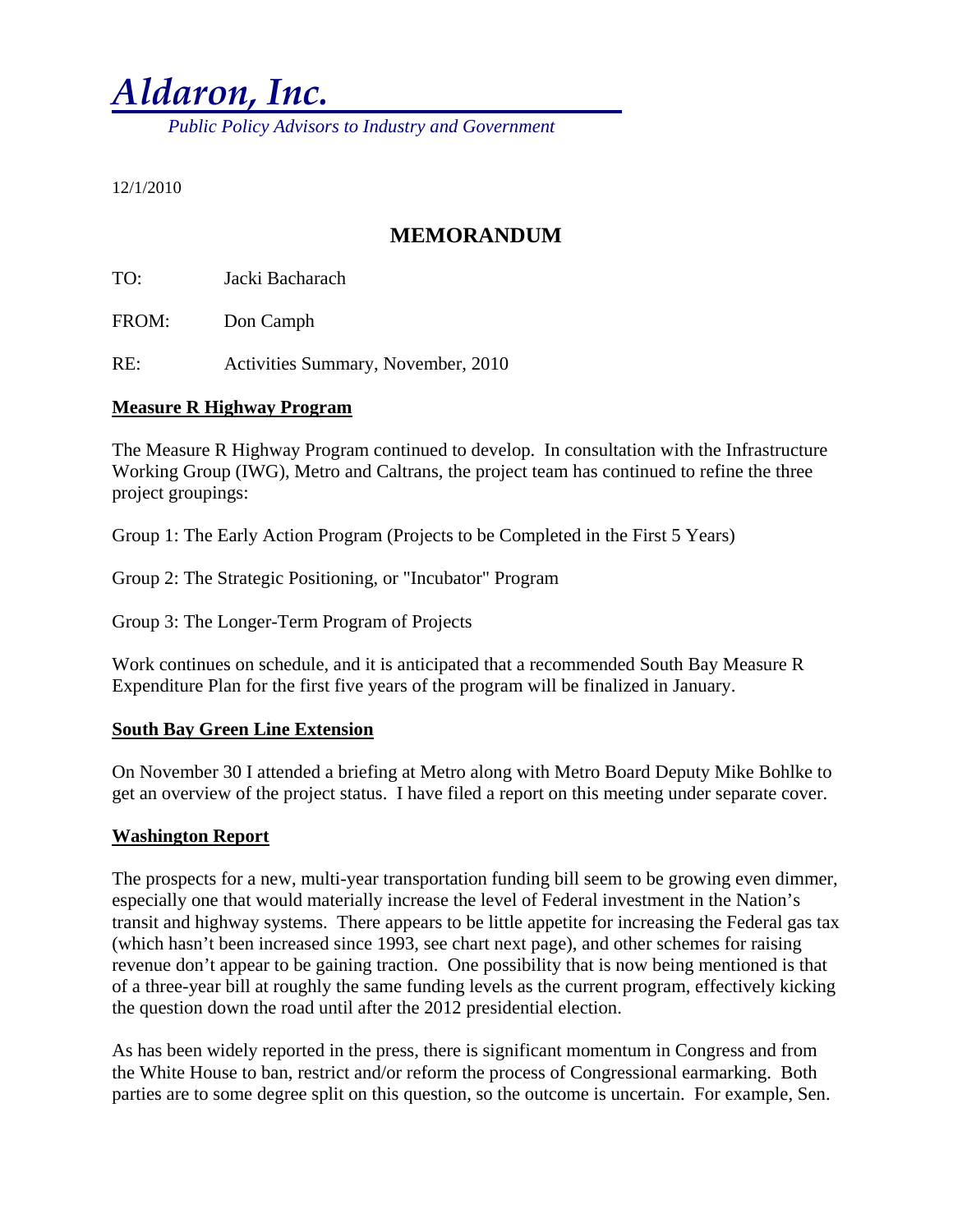Jim DeMint (R-S.C.), leader of the Senate's conservative caucus, is strongly in favor of restricting earmarks, whereas Sen. James Inhofe (R-Okla.), the former chairman of the Senate Environment and Public Works Committee, has said Republicans have wrongly "demagogued" the issue and that a ban would only increase the amount of money President Obama has to spend.



Nor is there any agreement as to how much money would be saved from earmark reform. For example, in the transportation arena, the overall amount authorized for transit and highway programs is fixed by law and most (thought not all) earmarks come within that limit, so eliminating those earmarks would simply mean the same amount of money would be apportioned to the core formula programs apportioned to states or to discretionary programs controlled by U.S. DOT.

## **Sacramento Report**

## Gerald Desmond Bridge Replacement Project Authorized as P3 Project

At its November 2010 meeting, the California Transportation Commission (CTC) authorized a design-build demonstration program for the Gerald Desmond Bridge Replacement Project in Long Beach. The commission acted on staff's recommendation that the project be granted one of 10 available slots under the state's design-build demonstration program. The request came from Caltrans, in conjunction with the Port of Long Beach. Under the authorizing legislation (S.B. X2 4) the program allows for design-build procurement on five local projects and 10 Caltrans proposals. The total project cost is estimated to be \$950 million.

### PECG Sues over Presidio Parkway P3 Project

On Nov. 2, Professional Engineers in California Government (PECG) filed a lawsuit against the California Department of Transportation (Caltrans,) CTC, and SFCTA, challenging the Presidio Parkway (Doyle Drive Replacement) project's P3 component ( Prof'l Eng'rs in Calif. Gov't v. Calif. Department of Transportation, Calif. Super. Ct., RG10544672, filed 11/4/10).

Like the Gerald Desmond Bridge project (see above), the Presidio Parkway project was approved by the CTC earlier this year as a P3 under S.B. X2 4. The 9,000-member PECG union is arguing that Streets and Highways Code section 143 requires P3s to rely on tolls or user fees, rather than the "availability payments" scheme of financing envisioned for the Parkway. According to the